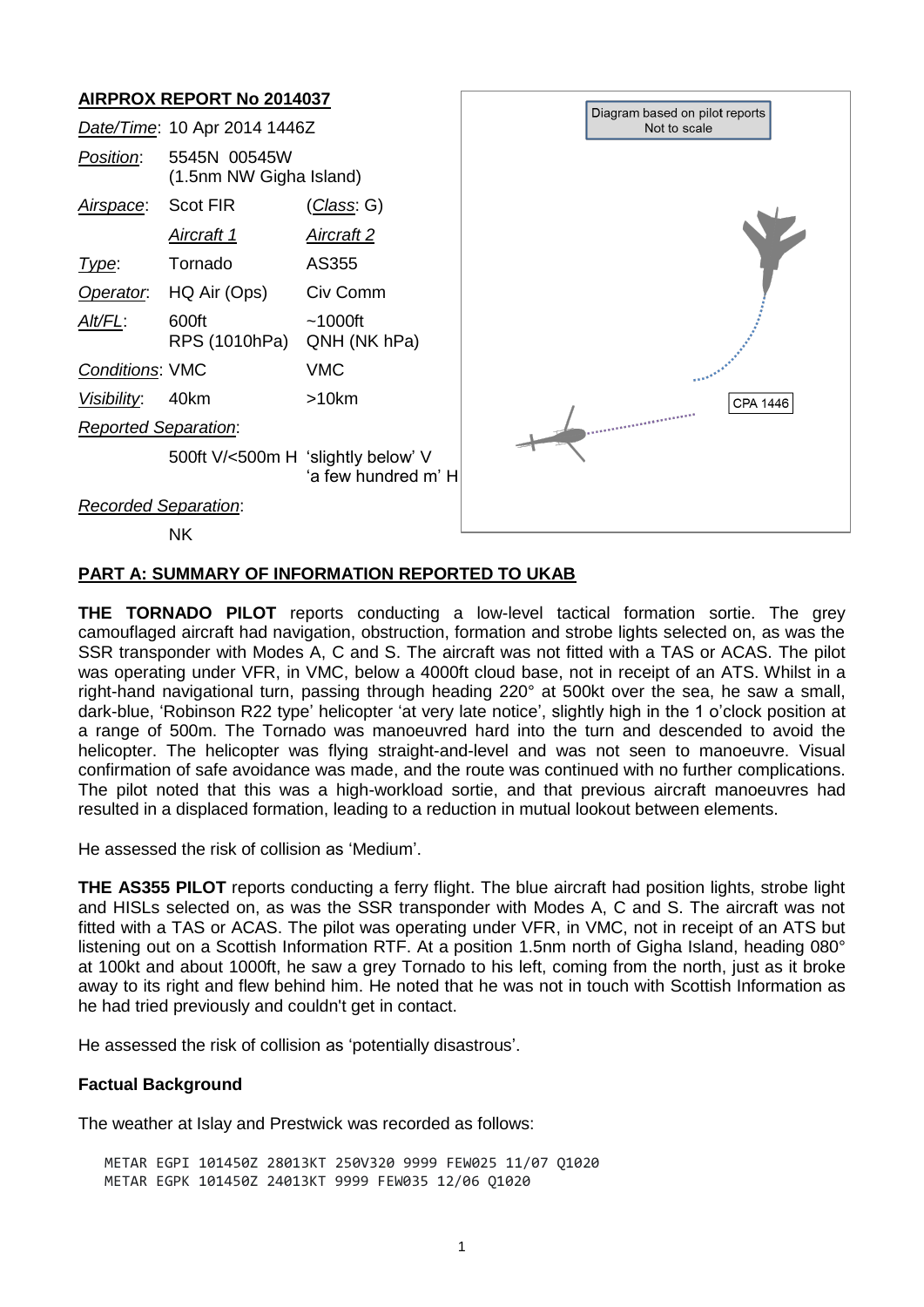### **Analysis and Investigation**

### **UKAB Secretariat**

Both pilots shared an equal responsibility not to collide or to fly into such proximity as to create a danger of collision<sup>1</sup>. If the geometry of closure is considered to be 'converging' then the Tornado pilot was required to give way<sup>2</sup>, which he did.

## **Comments**

#### **HQ Air Command**

With neither aircraft fitted with a TAS or ACAS nor pilots in receipt of an ATS (acknowledging that any kind of ATS in the location of the Airprox was likely to be limited due to the terrain) the only effective barrier remaining was lookout. On this occasion it appears that the Tornado pilot was the first to visually acquire the other aircraft (albeit late) and immediately took action to resolve the conflict and increase separation – a manoeuvre that highlighted his aircraft to the helicopter pilot. Once again this incident serves as a reminder that effective lookout is crucial to the avoidance of MAC.

#### **Summary**

 $\overline{\phantom{a}}$ 

An Airprox was reported when a Tornado and an AS355 flew into proximity at about 1446 on Thursday  $10<sup>th</sup>$  April 2014 at a position about 1.5nm northwest of Gigha Island. Both pilots were operating under VFR in VMC and neither were in receipt of an ATS.

### **PART B: SUMMARY OF THE BOARD'S DISCUSSIONS**

Information available consisted of reports from the pilots of both aircraft, radar photographs/video recordings and a report from the appropriate operating authorities.

The Board first assessed the actions of the pilots involved and quickly determined that the cause of the Airprox had been a late sighting by both pilots. Not being within ATS coverage, and with neither aircraft having electronic aids to collision avoidance, both pilots were relying exclusively on 'see–andavoid'. The Tornado pilot did not see the helicopter until it passed through his field of view during his right-hand turn, and the AS355 pilot did not see the Tornado until its pilot broke away from him. The Board postulated that the reasons for the late sightings could have been that the Tornado pilot might have been concentrating his lookout on regaining formation integrity as he manoeuvred, whilst the AS355 pilot might have been in a state of low-arousal given his apparently benign flight conditions and low complexity transit task. This was not to criticise either of the pilots but rather to emphasise the importance of effective all-round lookout at all times. In addition, members noted that, weather and task permitting, by remaining above 2000ft, airspace users would avoid the majority of military low-level fast-jet traffic and they heartily encouraged those conducting simple transits to consider this as an option.

Given the difficulties of seeing a grey camouflaged Tornado against the sea and a relatively slowmoving helicopter on a constant bearing, the Board opined that an effective mitigation would also have been provided if one or both aircraft had been fitted with a TAS or ACAS; in this respect, the Board was heartened that the previously cancelled Tornado Collision Warning System (CWS) was now planned for introduction to the Tornado fleet during the current fiscal year.

The Board felt that the conditions and dynamics of the event were pertinent in assessing its risk. Although the Tornado pilot had reacted correctly to the presence of the helicopter, his closing speed and late sighting reduced his ability to achieve an appreciable increase in separation. Indeed, the

<sup>1</sup> Rules of the Air 2007 (as amended), Rule 8 (Avoiding aerial collisions) and as reflected in Military Flying Regulations. <sup>2</sup> ibid., Rule 9 (Converging)